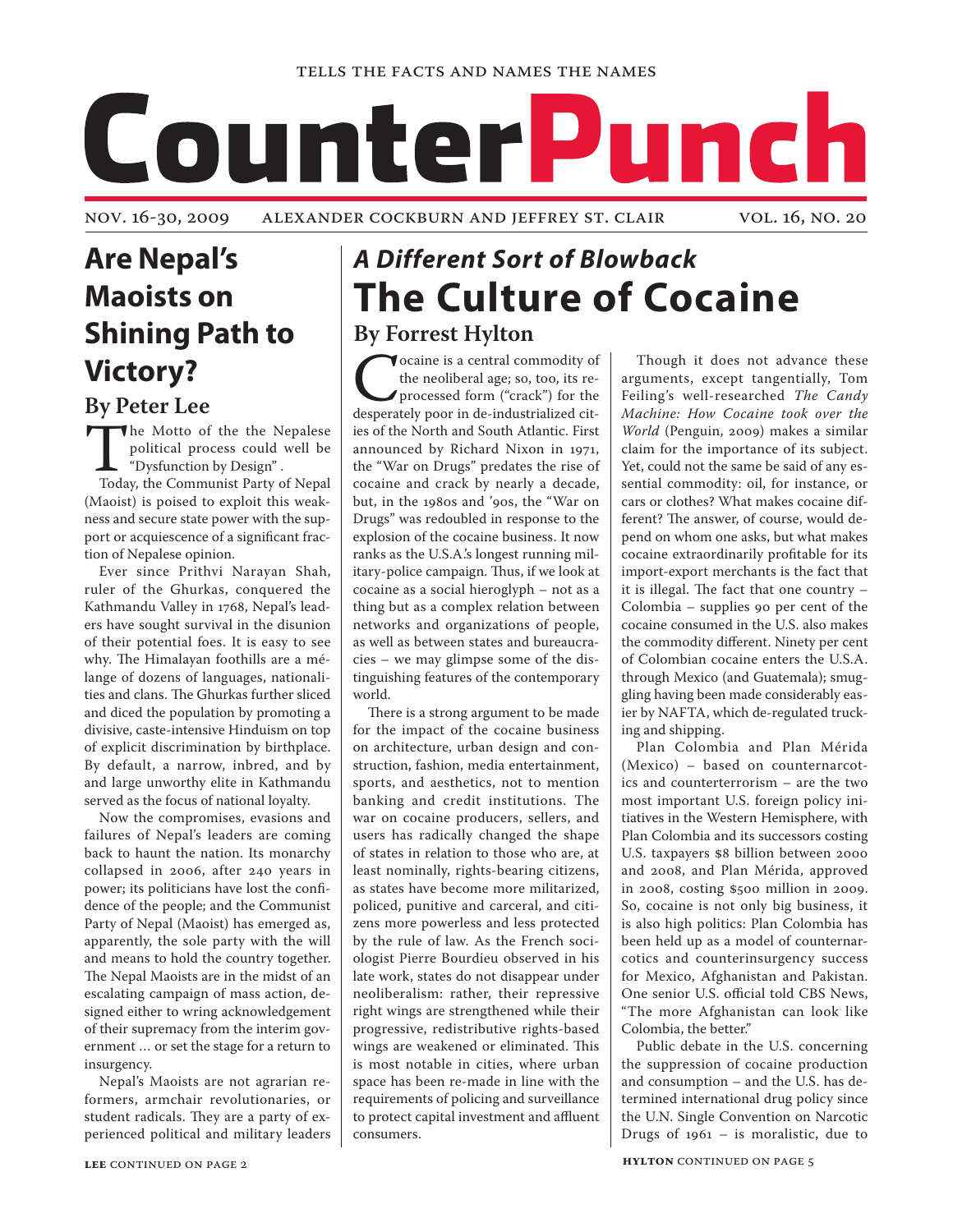doing their clear-eyed best to avoid the weaknesses of Marxist-Leninist doctrine and give Communism its first victory after decades of rollback.

The opportunity is theirs to seize power because Nepal, while it escaped the first wave of decolonization and democratization after World War II, was belatedly overwhelmed by these forces in the last years of the twentieth century. The Nepalese government formed a close alliance with Great Britain. In 1857, Nepal sent troops to Lucknow to assist in the suppression of the Sepoy Mutiny. The British army was allowed to recruit its famous Ghurka regiments inside Nepal for service in the first and second world wars.

In return, the British gave Nepal full freedom in the ordering of its own affairs. The mountain kingdom, spared the demands and challenges of political liberalization demanded from within or imposed from outside, reformed tardily. Slavery was finally abolished in 1924 (though bonded labor remained).

Once India became independent, principle and calculation combined in a policy of simmering hostility toward the backward, pro-British regime by New Delhi. The Indian government supported insurrectionary efforts by pro-democracy Nepalese educated in Indian universi-

# **CounterPunch**

EDITORS **Alexander Cockburn Jeffrey St. Clair**

> ASSISTANT EDITOR **Alevtina Rea**

BUSINESS **Becky Grant Deva Wheeler**

#### DESIGN **Tiffany Wardle**

#### COUNSELOR **Ben Sonnenberg**

CounterPunch PO Box 228 Petrolia, CA 95558 1-800-840-3683 counterpunch@counterpunch.org www.counterpunch.org All rights reserved.

ties. In 1950, India connived in the flight of the king of Nepal to India in order to undercut the authority of the prime minister – held hereditarily by the Rana family and the true seat of power inside the government.

With the king's return and the reassertion of royal supremacy, reform limped on in the form of an ad hoc parliamentary democracy under an ostensibly liberal monarch. The governments of the postwar period were dogged by the ability of the king to short-circuit the political process by dissolving or suspending parliament. Very little got done, and discontent coalesced around a number of political parties – including the Communist Party of Nepal. The CPN derived encouragement from the Indian Communist Party – once seen as the vanguard of Third World Communism before it was over-

# **The most useful lessons for Nepal's Magists were probably extracted from the failure of the Peruvian Maoists, known as the "Shining Path."**

taken by the Chinese Communist Party, and still a powerful and legitimate force in Indian politics – and participated in the Nepalese political process.

However in 1996, after multiple splits, a faction of the CPN opted out of the political process and began an insurrection in Nepal's impoverished west. The faction identified itself as Communist Party of Nepal (Maoist) and is led by Pushpa Kamal Dahal under his pseudonym, Prachanda. The chief theorist is Baburam Bhattarai. The faction identified itself as Maoist because, unsurprisingly, it accepted Mao Zedong's concept that a communist revolution could succeed in a largely agricultural Third World country.

However, the CPN(M) was engaged in much more than a nostalgic exercise in old-school Asian Communism. Prachanda was a veteran, a full-time communist since 1979 and an undercover leader since the Nepalese police came after him in 1981. Bhattarai apparently possesses a first-class mind and a record of high academic achievements in Nepal and at Jawaharlal Nehru University in India. Leftist circles in Nepal delightedly retail the story that Bhattarai defeated the former chess world champion Max Euwe during a demonstration match in Kathmandu with "a brilliant queen sacrifice," and Euwe exclaimed, "Alekhine [Euwe's greatest adversary] is alive in Nepal!" Bhattarai himself reputedly stated that "chess is to communism like water is to ducks."

The leadership had closely studied the few successes and many failures of Third World communist movements in the last decades of the twentieth century. While condemning the current Chinese government as "revisionist," the CPN(M)'s advertised enthusiasm for the Cultural Revolution – the red line that separates traditional communists from modern advocates of the continued correctness and relevance of the communist line in the unfavorable post-1989 environment – appears tempered by the awareness that the Chinese terror that supposedly watered the tree of socialism with the blood of refractory bureaucrats was itself a topdown, bureaucratic exercise, organized by Mao and his faction.

In an interview, Bhattarai recognized, albeit with a rather dismissive "we'll work on that later" shrug, that true bottomup revolutionary intensity might have to be sustained by some kind of multiparty democratic ferment:

"… We have to create certain mechanisms whereby the constant mobilizing of the masses and the constant vigilance and intervention of the masses is ensured, so the state doesn't turn into a bureaucratic state. To create such an institution one of the ideas is to provide democracy as was practiced during the Paris Commune days, or to again go toward the Soviet model of democracy, or draw lessons from the Cultural Revolution. We want to take lessons from all these three experiences…

The Nepalese Maoists participated in a number of international communist forums, including the Coordination Committee of Maoist Parties and Organization of South Asia and the Revolutionary Internationalist Movement, formed in London under the aegis of American Maoist Bob Avakian. But the most useful lessons were probably extracted from the failure of the Peruvian Maoists, known as the "Shining Path"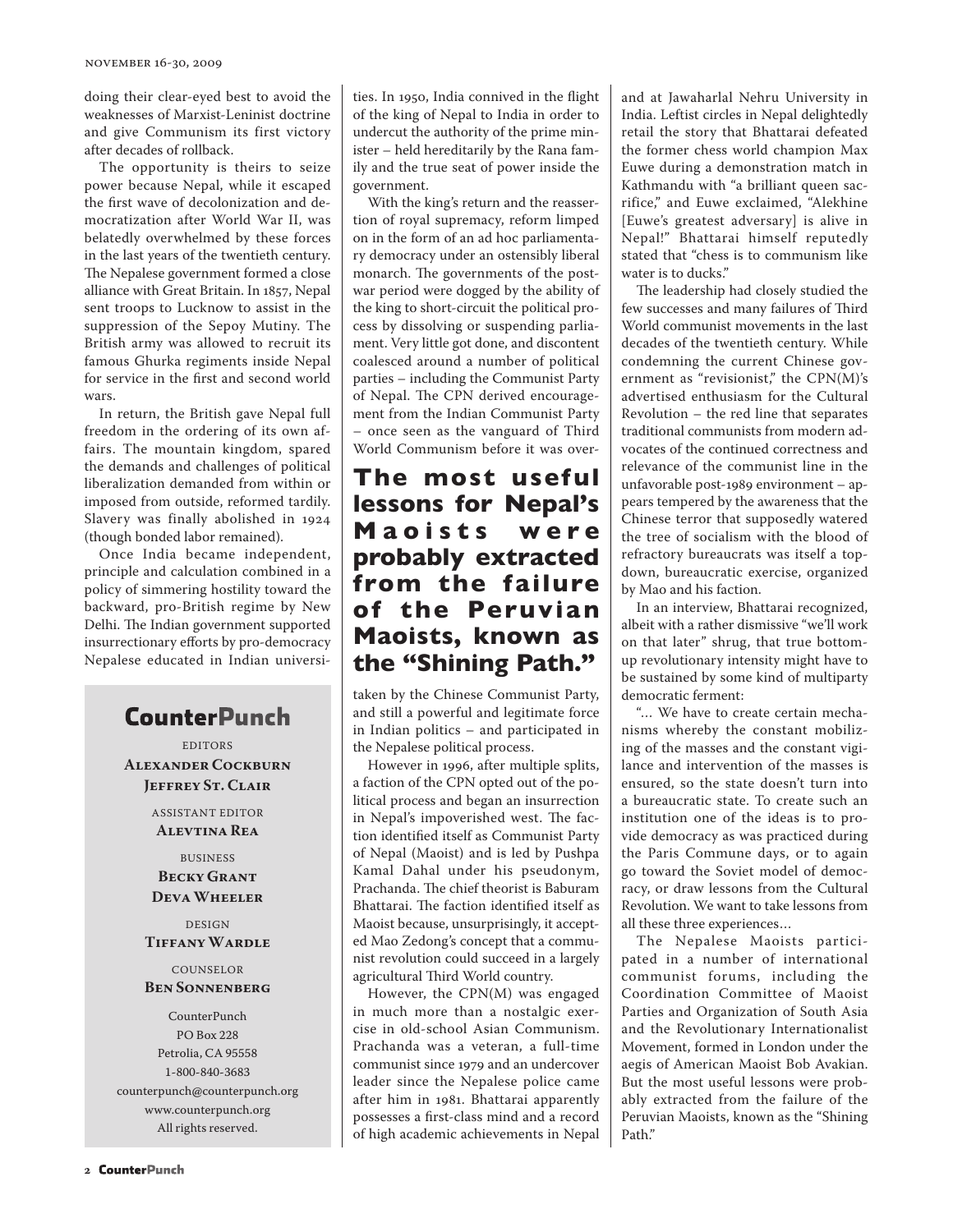The rural program of the Nepalese Maoists resembled that of Shining Path (and, for that matter, that of the Taliban) to a large degree. Territory was claimed, courts were set up, and bloody assaults conducted on police posts and infrastructure targets by the Maoists' "People's Liberation Army (PLA)."

The Nepalese Maoists were acutely aware of the problem of the urban endgame that had baffled Shining Path, and realized that the solution lay in co-opting the democratic process. To avoid alienating urban elites with the specter of a jacquerie, it always framed its recourse to insurgency in terms of popular democratic grievances that the current political regime was unable or unwilling to satisfy.

The Maoists benefited from several features of the Nepalese political climate.

First, the democratic parties had also engaged in insurrectionary behavior in the early postwar years to put pressure on the monarchy. The Nepalese Maoists' actions were different in degree but not in kind.

Secondly, the Maoists' campaign was viewed domestically in the context of the absurdity of the anachronistic monarchy and the ineffectualness of the democratic parties trying to work within that system. The CPN(M) could emphasize its role as the principled opposition to the discredited monarchy, not as subverter of Nepal's nascent democracy.

Finally, popular dissatisfaction with the monarchy translated into an unwillingness to accept the deployment of the Royal Nepalese Army in an internal security role.

By 2005, the monarchy and the democratic parties threw in the towel and were ready to negotiate some kind of ceasefire with the Maoists. At this point, a major debate occurred within the CPN(M). Clearly, the road was open for the Maoists to enter the government – and the cities – and become an acknowledged and entrenched national force. The Maoists' leader, Prachanda, was ready to enter into negotiations with the monarchy to enter the government.

He was opposed by Bhattarai, who insisted on a posture of democratic revolution: that the CPN(M) ally with the democratic parties and demand the end of the monarchy and the election of a Constituent Assembly, charged with drafting a new constitution. Reportedly,

Prachanda expelled Bhattarai from the party for his dissent.

However, Bhattarai was vindicated when Nepal's unpopular King Gyanendra suspended the government before the negotiations concluded and announced direct rule, eliciting a firestorm of popular opposition and throwing the democratic parties into the anti-monarchical camp. Allegedly, India then midwived an alliance of the Maoists and the democratic parties that toppled the king. The Maoists signed a peace agreement and agreed to contest the April 2008 elections for the Constituent Assembly – which would act as the parliament for ongoing governance as well as for drafting a new constitution.

The Maoists racked up big numbers (30 per cent of the vote and 229 of the 601 seats) and emerged as the biggest party in the assembly. They were able to form the government, and Prachanda became prime minister. Bhattarai became minister of finance.

This development was apparently as big a surprise to the Maoists as to everyone else. India and the United States were predictably appalled, and New Delhi reportedly embarked on a program of nonstop diplomatic and financial maneuvering, intended to remove the Maoists from power.

Prachanda had been in office less than a year when he confronted the army chief of staff, Rookmangud Katawal, over Katawal's stepped-up recruitment of new soldiers and his resistance to integrating PLA members into the army.

Prachandal removed Katawal; the president of Nepal restored Katawal to his post the same day; and Prachandal and the CPN(M) quit the government and went into opposition.

The CPN(M) has carefully positioned itself as the party of principled opposition to the monarchy, and is recognized as the force that brought it down. Today, it is promoting itself as the protector of the constitution-drafting process. It possesses sufficient political and moral authority to plausibly assert its status as expression of the popular will not only in opposition, but even as leader of an insurrection.

At the end of October 2009, Prachanda exploited the government's discomfiture by announcing a three-stage program of escalating pressure on the regime. The first two stages have already concluded with the temporary blockade of the government secretariat; the third began November 20.

During recent the demonstrations, the Maoists threatened to start instituting this system in the areas under their control, bringing the authority and, perhaps, even the survival of the current Nepalese state into question.

The Nepalese Maoists are well aware of the primary political threat to their survival: domestic unrest fueled by their numerous enemies that justifies armed intervention on behalf of the democratic parties and business interests (or, as the CPN(M) terms them, the bourgeois democratic and capitalist forces) by India.

So, they are prepared to walk a tactical and strategic tightrope, for years if necessary, to co-opt their opponents and encourage China to maintain the informal but explicit security guarantees it has provided to Nepal since the monarchy fell.

**CP**

Peter Lee has spent 30 years observing, analyzing, and writing on Asian affairs. Lee can be reached at peterrlee-2000@ yahoo.com.

#### Subscription Information

Subscription information can be found at www.counterpunch.org or call toll-free inside the U.S. 1-800-840-3683

#### Published twice monthly except July and August, 22 issues a year.

1 year hardcopy edition \$45 2 year hardcopy edition \$80 1 year email edition \$35 2 year email edition \$65 1 year email & hardcopy edition \$50 1 year institutions/supporters \$100 1 year student/low income \$35

Renew by telephone, mail or on our website. For mailed orders please include name, address and email address with payment, or call 1-800- 840-3683 or 1-707-629 3683. Add \$17.50 per year for subscriptions mailed outside the U.S.A.

**Make checks or money orders payable to:** 

CounterPunch Business Office PO Box 228, Petrolia, CA 95558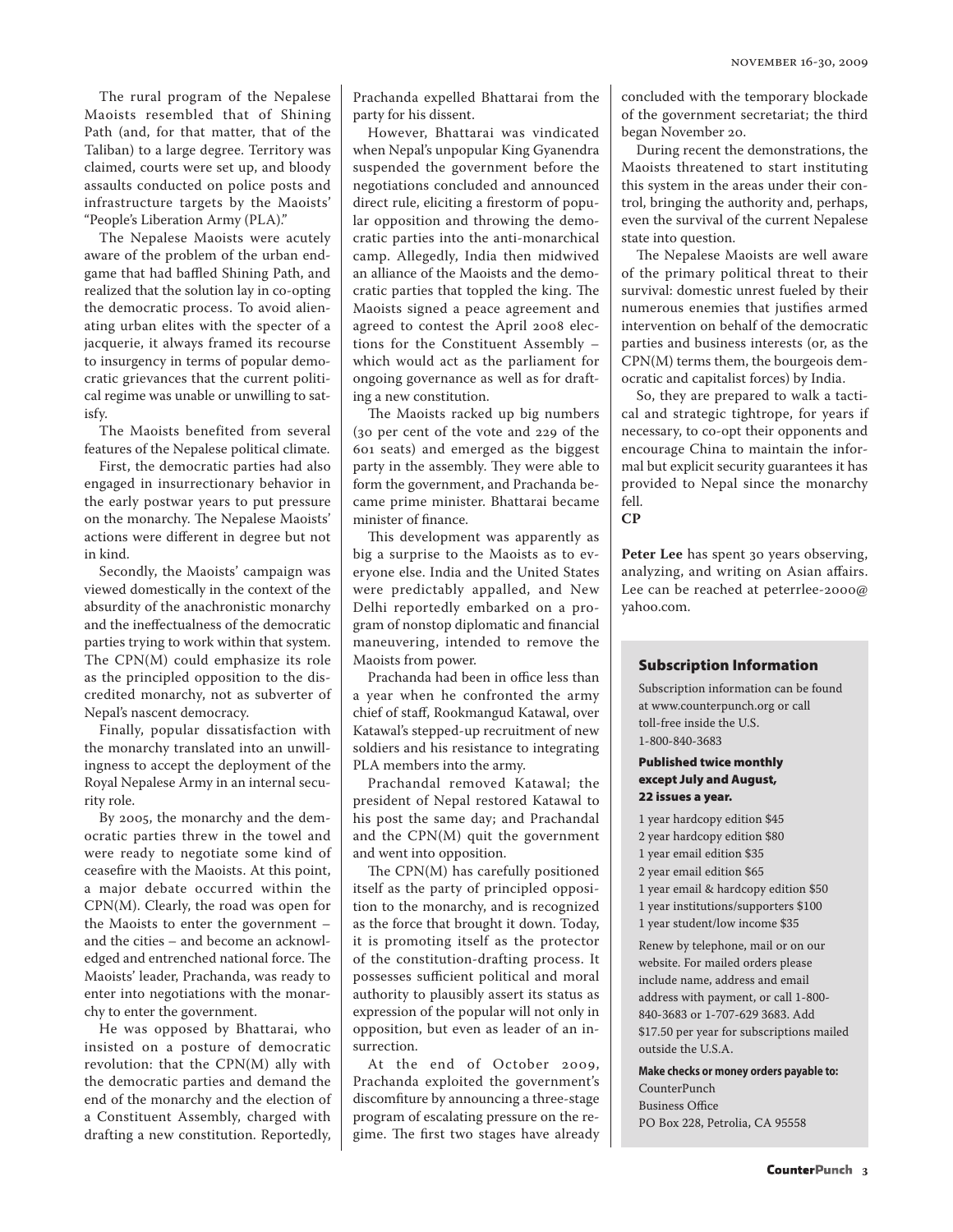# **"True Muslims": The Trouble with Infallibility By Niranjan Ramakrishnan**

I recall a time, not too long ago, when<br>any criticism of wrongs in the Soviet<br>Union would be answered not by a<br>shrug saying the place wasn't perfect, but any criticism of wrongs in the Soviet Union would be answered not by a by a long hectoring on how the USSR did not represent true Communism. And China and Eastern Europe? Neither did they. They had not followed the doctrinaire Marxist revolution – so! The point being that Marxism was a perfect theory and could not be possibly be wrong – it was all these examples which had failed.

Is this true of Islam? For each terrorist act committed by Muslims, many Muslim leaders feel impelled to declare that the perpetrators were not true Muslims. They seem to be not in the least self-conscious about how utterly simplistic, if not outright fatuous, this answer sounds. After 9/11, many would take the trouble of pointing out that the word Islam means peace. If one is a true Muslim (or Hindu, or Christian, or Sikh, or Jew, put "true" before your favorite religion) only when adhering to high standards of conduct, one can safely conclude that there are very few true followers of any faith much of the time.

To be sure, hypocrisy is not the exclusive preserve of any single group. But the Muslim world would do well to examine what causes large numbers of Muslims to quote and interpret the teachings of their faith so frequently in sustaining and justifying violent action. The glib answer, that it is in response to Israeli, or Serbian or American violence, is no longer enough. It may be that all these countries have provoked violence. But the question is not, Why a violent response? Instead, it is, Why a response couched in terms of Islam?

And, then, there is the other retort – often aired after 9/11 and resurrected after the Ft. Hood massacre – that the 19 hijackers are no more representative of Islam than Timothy McVeigh was of Christianity. That statement is absurd on many counts, not least because nowhere did McVeigh say he had performed his act as his Christian duty. Public opinion has a shrewd way of absorbing the evidence available and concluding what is an aberration and what is not. With large

numbers of people willing to believe there is something beyond a mere deviancy at work, Islam's spokesmen (there are few spokeswomen – and that may be part of the problem) have a daunting communication challenge, to say the least.

Muslim organizations in Kashmir have often issued deadlines warning Muslim women not to step out in public without the veil, failing which – and they have made examples of a few women to show they mean business – they would mutilate their faces by throwing acid. These threats are issued in the name of Islam,

# **If only Marx had written about the democracy of the proletariat instead of its dictatorship, the 20th century might have had an easier time of it.**

and have been supported, ironically, by a couple of Muslim women's organizations, among others. Are the members of all these organizations not true Muslims per the Islamic spokesmen? Where is the fatwa asking them to cease and desist from this atrocity? Or does terrorism occur only when Americans die?

The antidote to the delusion of infallibility is democracy. It claims no certitude, but in the long run, is the only selfcorrecting system. As the writer Rajinder Puri once said, if only Marx had written about the democracy of the proletariat instead of its dictatorship, the 20th century might have had an easier time of it.

Can Islam be democratized? Only upon the emergence of a strong human rights and free-speech movement in the Islamic world. There has to be a more convincing response to unfavorable publicity than today's all-season cry of, "Islam is in Danger." To paraphrase Thomas Jefferson, every criticism of Muslims is not a criticism of Islam. No Islamic Voltaire has yet emerged to say, "I disagree with what you say, but I will defend with my life your right to say it." Instead, the Islamic sky seems to be rent with cries of blasphemy, apostasy, idolatry, and the rest.

Sorely needed instead are signs of a calm self-assurance. Islam has certainly had such days in its past. There is a famous report of a Christian traveler who, in Islam's heyday, ascending the tallest minaret in the Islamic world, loudly denounced Islam and praised Christianity without coming to any harm.

In a curious way, Hasan appears set to become the Christian traveler of our time, even if some analysts have expressed concern that his voice might be stifled. "Can the Major speak?" is the plaintive title one commentator gives to a recent piece, a play on an old paper from Cultural Studies. The writer need not have worried. It turns out that speaking is exactly what the Major has been doing, lots of it, stridently, and with breathtaking insouciance: how many of us could envision someone turning a professional medical presentation into an Islam for Beginners lecture – and keeping their jobs at the end of the day? It certainly lends new credibility to that old Army slogan: Be all you can be.

No prizes for guessing what would have become of the Christian traveler if, descending from the minaret after yelling his denunciations and praises, he had drawn a broadsword and proceeded to slay six Muslims. Would these same commentators have argued that the advent of Islam into formerly Christian lands, or, in particular, the conversion of the Hagia Sophia into a mosque had caused an unbearable mental trauma in the Christian's psyche, and that his actions could, thus, only be understood in a "proper" context?

As often is the case, Mahatma Gandhi put his finger on the nub of the matter. "The sword is yet too much in evidence among the Mussulmans. It must be sheathed if Islam is to be what it means – peace," he wrote in 1926.

Words to ponder, from a man who wrote the foreword to Allama Suhrawardy's *Sayings of Muhammad*, and was killed because his assassin believed he was pro-Muslim. **CP**

**Niranjan Ramakrishnan** is a writer living on the West Coast. He can be reached at njn\_2003@yahoo.com.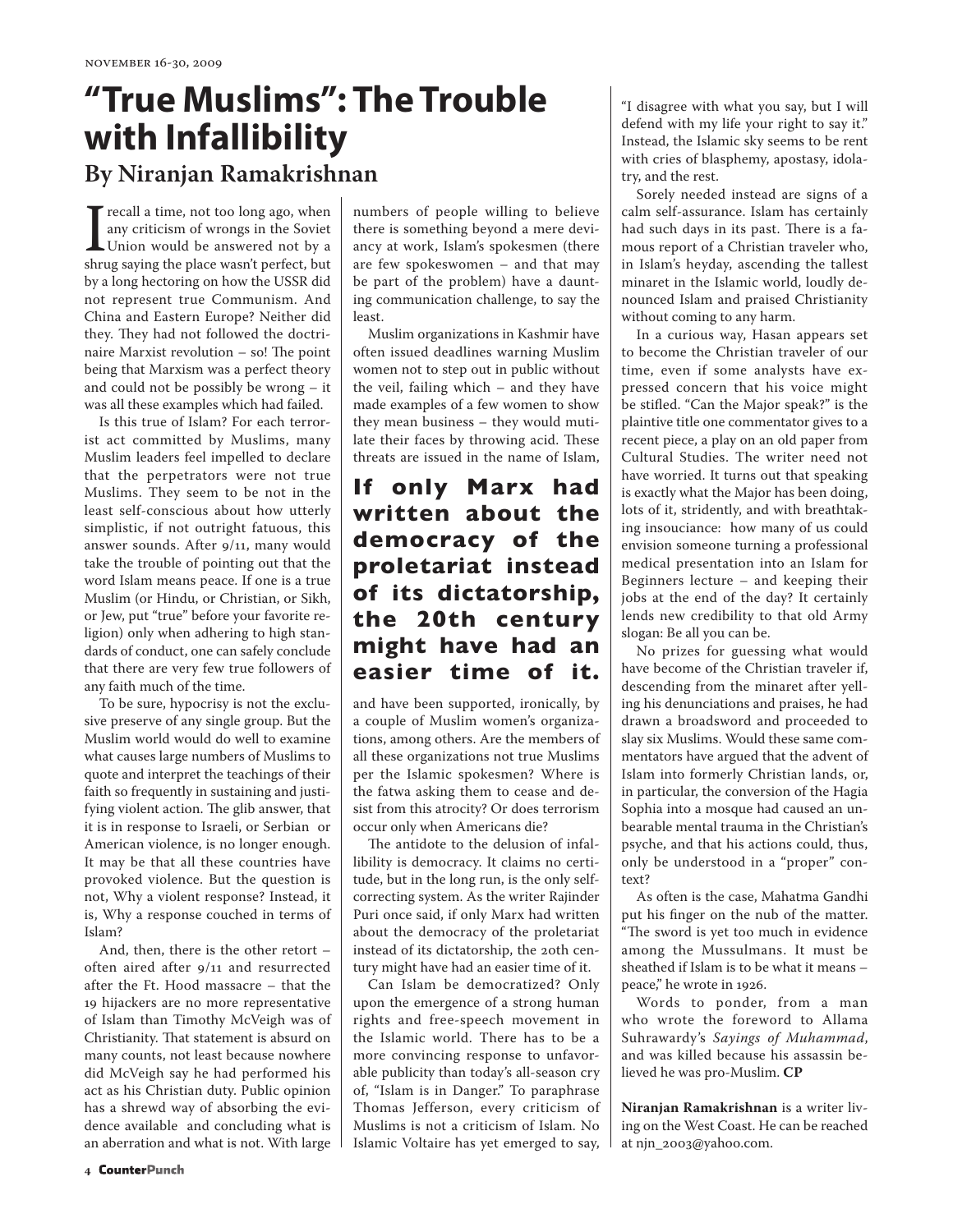#### **HYLTON** CONTINUED FROM PAGE 1

the weight of conservative strains of Protestantism, even among non-evangelicals, not to mention neoconservative Catholicism: decent, responsible people should not consume drugs, and should not be allowed to consume them, because, if they do, they will become unproductive degenerates.

If supply is reduced, the official argument goes, prices will rise for consumers in the U.S.A., and demand will drop correspondingly. Nevertheless, Plan Colombia and related anti-drug initiatives in the Andes and Mexico have not reduced the supply of cocaine to the U.S., where prices have tended toward secular decline since the early 1980s and domestic demand has fluctuated from generation to generation. The volume of illicit drugs that U.S. citizens consume has not changed significantly over time, but the type of drugs they consume has, with cocaine coming back into fashion, together with pharmaceuticals, among young, affluent people during the Bush II period.

In terms of costs and benefits, fighting cocaine production and consumption is a disaster even by the standards of the Pentagon: according to a 1994 RAND Corporation study, to reduce cocaine consumption by 1 per cent in the U.S., it would be twenty-three times cheaper (\$34 million) to spend on treatment and education for consumers than on coca eradication for producers (\$783 million).

But the failure to achieve stated objectives has yet to affect policy-making, which is driven mainly by ideology. Empirical data have little bearing on the policy-making process. The logic driving the War on Drugs has been chiefly ideological and political, not economic: domestic politics in the U.S. have determined policy abroad. One of the defining policies of Cold War liberalism, President Johnson's War on Poverty – which had less than one-tenth of the lifespan of the War on Drugs – took for granted that federal and state governments should take responsibility for improving the plight of the poor in northern cities and represented a semi-coherent response to African-American riots and insurgencies. But what if poor black people in cities could be held responsible for their poverty? What if, as industrial jobs disappeared by the millions, they became addicted to selling or consuming illegal drugs, produced and/or distributed by U.S. government allies in Cold War counterinsurgent campaigns? Then African Americans could be locked up for nonviolent drug offenses and warehoused in prisons at an accelerated rate.

It is to Feiling's credit to have discovered this larger truth, albeit in bits and pieces: "As long as the focus stayed on drug sales and drug abuse, inner-city residents could be blamed for the poverty they had been driven into … what the politicians had to do was convince the American public that the inner cities deserved to be abandoned."

In the 1970s, President Richard Nixon and Governor Nelson Rockefeller in New York campaigned for office by whipping up hysteria about "crime" and "drugs," and then criminalized African-American

## Latin **American c o u n t ri e s h a v e now joined the Netherlands** in **treating drug consumption as a public health problem rather than a police problem.**

communities, militarized policing, and increased incarceration. After a brief respite under Carter, fighting crime and drugs in urban African-American neighborhoods became the rhetorical coin of the political realm under Ronald Reagan. The idea was to put African Americans back in their place without Jim Crow segregation, and to get elected or reelected by doing it. Fear was to be one of the most enduring weapons in the U.S. politician's arsenal. In his diary in 1969, Nixon's top aide, H.R. Haldeman, provided a succinct summary of the overall strategy: "Nixon emphasized that the whole problem is really the blacks. The key is to devise a system that recognizes that, while not appearing to do so." In a letter to Dwight Eisenhower, Nixon wrote, "Ike, it's just amazing how much you can get done through fear. All I talk about in New Hampshire is crime and drugs, and everyone wants to vote for me – and they don't even have any black people up here." Nixon's War on Drugs,"Feiling notes, was "politically expedient, since it turned attention away from … Vietnam, while preserving the military culture that had inspired the war in the first place."

Nearly all of those imprisoned in New York State for drug offenses have been African-American or Latino males, most of them from eight neighborhoods in New York City. Whereas the U.S. had 200,000 prisoners in the 1970s, it currently has 1.8 million in jail and 5 million on probation or parole, making it the largest carceral state-society in world history. The U.S. accounts for 5 per cent of the world's population and 25 per cent of its prison population; 500,000 people are serving time for nonviolent drug offenses.

Needless to say, the profile of the U.S. prison population does not reflect consumption patterns: whites consume an estimated 80 per cent of cocaine in the U.S.A., while African Americans consume 13 per cent; whites consume cocaine in disproportionate numbers, while blacks do not. Yet 38 per cent of those arrested and 59 per cent of those convicted for drug offenses have been African Americans. And stereotypes notwithstanding, whites account for 46 per cent of all crack use, while African Americans consume 36 per cent and Latinos 11 per cent. That is to say that although African Americans use crack out of proportion to their numbers, probably because it is the least expensive of illicit drugs, they consume considerably less of it than whites do.

Just as Jim Crow succeeded slavery at the end of the 19th century after Reconstruction was reversed, militarized policing and prisons replaced Jim Crow after the civil rights movement was rolled back. Black freedom struggles determined the limits of U.S. democracy from the early 19th century through the 1960s, and the criminalization and incarceration of young African-American males through the War on Drugs at the end of the 20th century represented another dramatic constriction of democratic politics in the U.S., first under President Nixon and accelerating under Presidents Reagan, Bush and Clinton. As Feiling and others have stressed, it was through sentencing laws on crack vs. powder cocaine which passed in 1986 under Ronald Reagan – in cooperation with Democratic house majority leader Tip O'Neill – and a revolution in police tactics and organization, that this was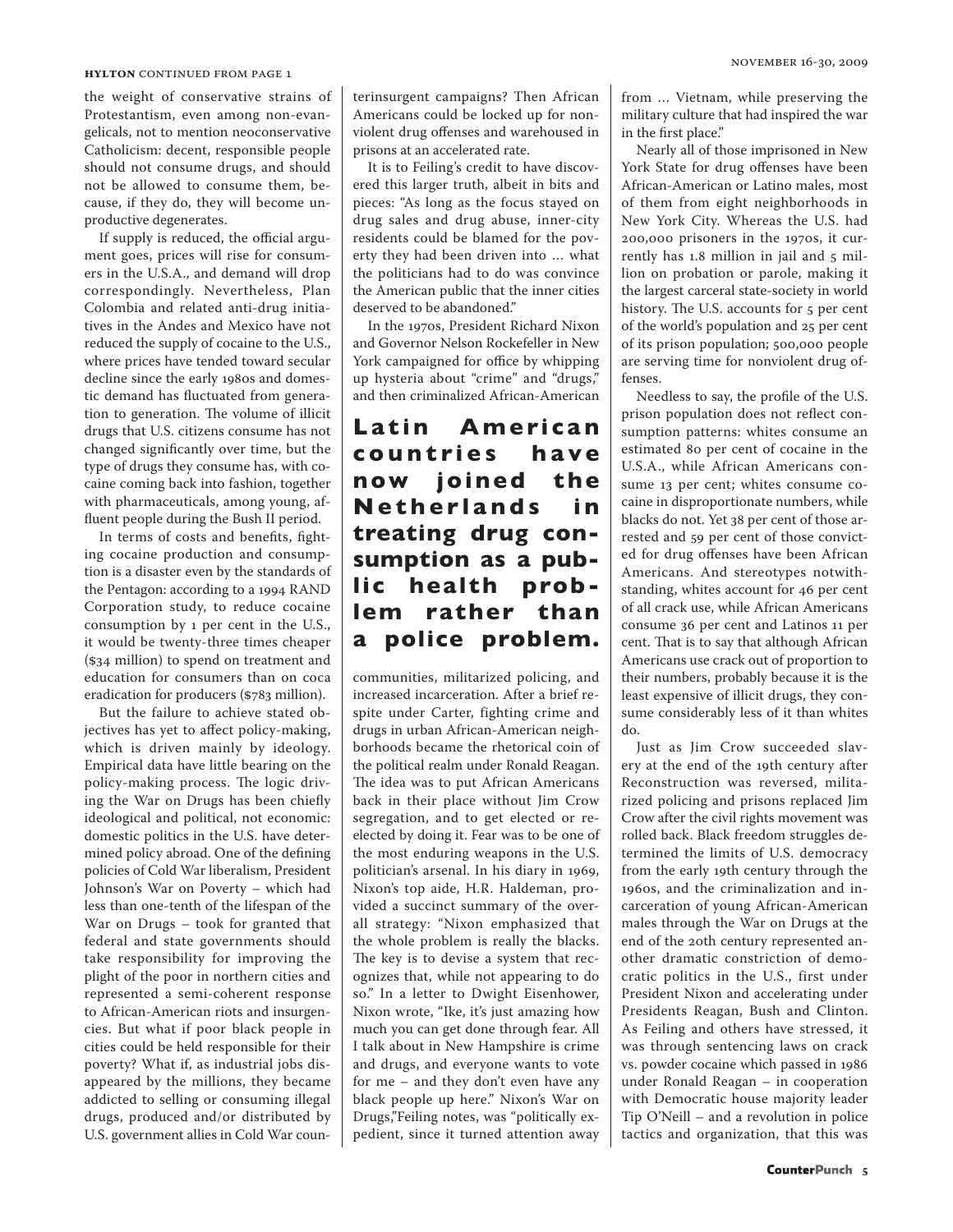achieved.

Such is the domestic context, without which it is impossible to make sense of U.S. foreign policy in producer countries in the Andes (Colombia, Peru and Bolivia) and transport countries in Mexico, Central America and the Caribbean (leaving aside Brazil, whose government does not respond to U.S. pressures). After Ronald Reagan was elected, aerial fumigation was undertaken against marijuana growers in Mexico, Jamaica and Colombia in the early 1980s, even as the Pacific Northwest became the leading supplier of the U.S. marijuana market thanks to its competitive advantage in transport costs; the region was soon to find itself subject to similar, if less toxic campaigns. In 1982, President Reagan became the first to appoint a high-level official, then Vice President George H.W. Bush, to run the South Florida Drug Task Force – composed of agents from the DEA, Customs, FBI, ATF, IRS, Army, and Navy – to deal with cocaine trafficking in Miami, by which time the city's homicide rate had made headlines thanks to the violence that Colombians had unleashed in their bid to take over and maintain distribution networks.

Before launching the invasion of Panama and the Gulf War, in 1989 President George H.W. Bush created the Office of National Drug Control Policy, led by "drug czar" William Bennett, militarized anti-narcotics policing in Colombia, Ecuador, Peru and Bolivia, and doubled the anti-drug budget to \$12 billion. Mexico had already become the major transshipment point for Colombian cocaine, but its dominance only increased with the end of U.S. counterinsurgency wars in Central America, the passage of NAFTA, and the fall of the two so-called cartels in Colombia – Medellín and Cali – under President Clinton. *The Candy Machine*'s greatest strength may be its presentation of perspectives from former gang members and drug users, drug traffickers and retired narcotics enforcement officials in the U.S. Thus Rusty, a former narcotics officer for the Department of Corrections in Arizona: "When I talk about legalizing drugs, people say, 'you can't mean heroin and crack, right?' But after 30 years of the drug war, spending a trillion dollars … the bad guys still control the price, purity, and quantity of every drug. Knowing that they control the drug trade, which drug are you going to leave under their control? Regulation and legalization is not a vote for or against any drug. It's not about solving our drug use problem. It's solely about getting some control back."

"They" refers to drug barons, many of them large landowners, as well as warlords, in Colombia, Mexico, Afghanistan and Pakistan, but the problem with Rusty's analysis is that U.S. government allies in such countries – the intelligence services, the judicial systems, the military and police, business and political elites – are either complicit with or directly involved in supplying U.S. and European

**"Oh, I'm selling cocaine now," I'd say. "Teach me how to sell cocaine," they'd say. So, my friends started to get involved, and, before long, we're making a lot of money, and I'm eating at McDonald's whenever I want to.**

markets with cocaine and/or heroin, generally in order to finance counterinsurgency wars. As Cockburn and St. Clair's *Whiteout* [to be reissued, updated, in 2010 by CounterPunch Books] describes, this pattern was set in the 1950s, with opium and heroin in places like Burma, Marseilles and Cuba, repeated in the 1960s and '70s in Vietnam and Laos, and updated with Colombian cocaine in Central America and Central Asian heroin in the 1980s.

The career path of "Freeway Rick" Ross in the 1980s, is illustrative. Unlike everyone else selling cocaine or crack, Rick Ross was supplied with cocaine at cut-rate prices by Danilo Blandon, a Nicaraguan employee of the CIA in the U.S. government's war against the revolutionary Sandinista government, as documented in *Whiteout* and the late Gary Webb's Pulitzer-prize winning *Dark Alliance: The CIA, the Contras, and the Crack Explosion* (2003). From prison, Ross explained to Feiling, "Me and Danilo Blandon were really tight. I knew from earlier that he was backing some war, and I knew that he was from Nicaragua, but I had no idea about the Contras. I was illiterate at that time, you know. I never read a newspaper or listened to the news. They say that Danilo was protected, and you can assume from the Feds that I was protected too, but I never knew that. I was just in it for the money, trying to get out of the ghetto."

Blandon sold cocaine to Ross at a price, of a quality, and in quantities that none of Ross's competitors could match. As former DEA agent Celerino Castillo III, who served in El Salvador, told Feiling, "They gave all the coke to Danilo Blandon, who was a CIA asset. He in turn fronted all that stuff to Ricky Ross. Ross became the Walmart of crack, distributing to the Bloods and Crips and everybody else all over the country… Hangars 4 and 5 at Ilopango airport in El Salvador were used as a trampoline for drugs coming in from Colombia and Costa Rica. Oliver North and a Cuban exile named Felix Rodríguez [a former CIA agent who supervised the execution of Che Guevara in Bolivia] were running one of them, and the other one was owned by the CIA.

All evidence pointed to Vice President George H.W. Bush's office as overseeing the operation, but, of course, nothing came of it besides the Kerry Committee Report of 1989, which charged the State Department with making payments to Nicaraguan Contras involved in the cocaine business.

In the neoliberal economy of the 1980s, anchored in financial services, insurance, real estate, and speculative asset bubbles, many African-American males and immigrant males of color saw the cocaine-crack business as the way to achieve material security. Cocaine gave a shot in the arm to street gangs, who handled lower levels of wholesale and retail distribution in the U.S. Rick Ross describes his trajectory: "I was a youngster. Uneducated, uninformed, unemployed. I was looking for opportunities. I wanted to be important in the world, somebody who was respected. Basically, I wanted the American dream, so I guess I was ripe for the picking. The opportunity came in the form of drugs and I latched onto it. I just kept saving my money and buying more drugs. My childhood friends would be walking, but I'd be driving a nice car, and they'd want to know how I got the car. 'Oh, I'm sell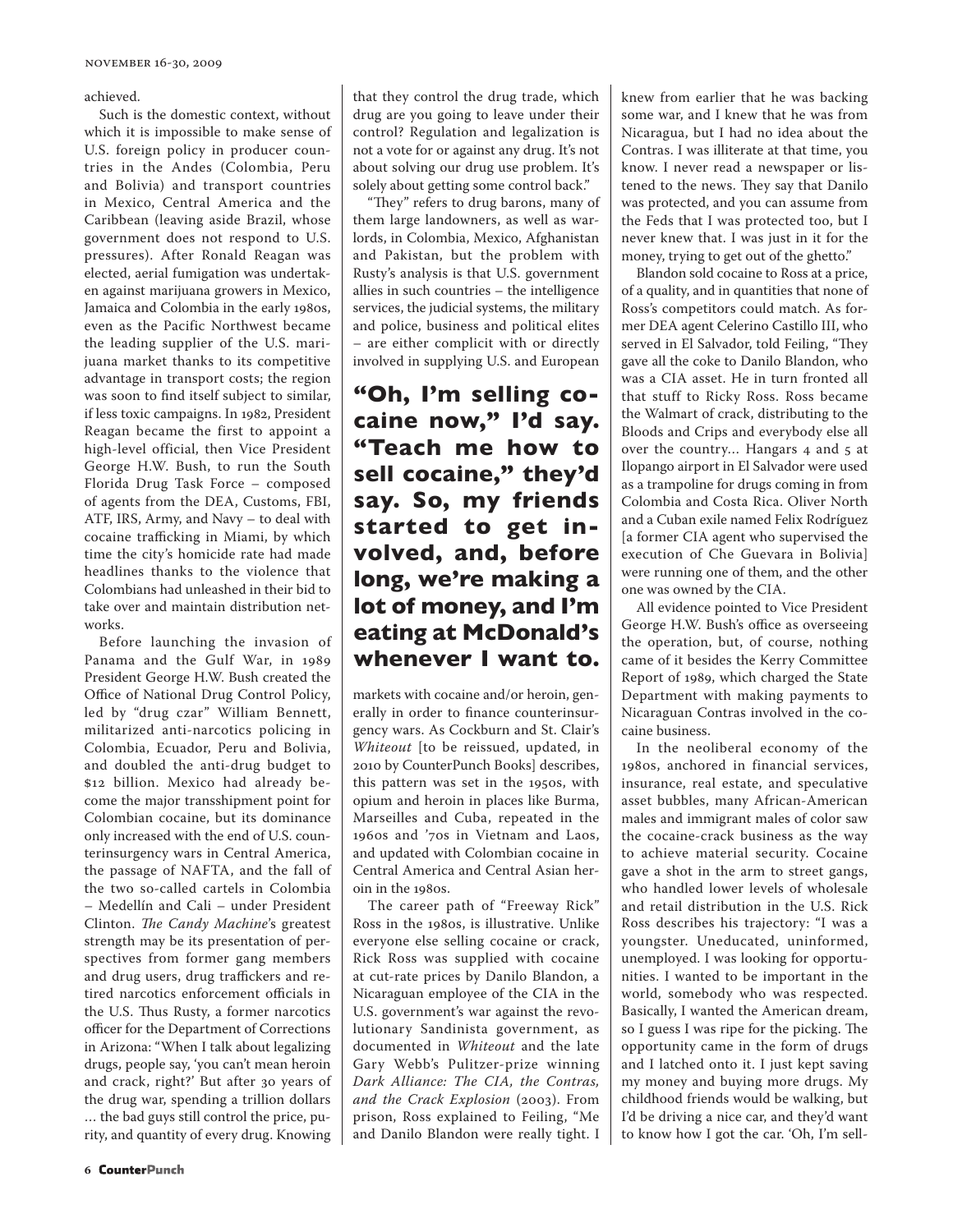ing cocaine now,' I'd say. 'Teach me how to sell cocaine,' they'd say. So my friends started to get involved, and, before long, we're making a lot of money, and I'm eating at McDonald's whenever I want to. At our height, some days a million dollars would come through our hands in a single day. Next thing I know, the whole neighborhood is selling, people were already gang-banging, but now we were able to afford more expensive weapons, more expensive cars, and better houses and the police started noticing it more."

The comment about eating at McDonald's speaks volumes about the depths of poverty from which Rick Ross escaped, only to wind up living most of his life in a prison cell. Indeed, for most of those serving hard time for nonviolent drug offenses, the crack business offered much less distance from poverty than it had for Ross. Marc, from South Jamaica neighborhood in the borough of Queens, N.Y. – currently the epicenter of the foreclosure crisis in New York City's black and brown neighborhoods – described his work as follows: "It was the hardest job I ever had. It's pure capitalism, you know. Say, you're selling drugs in the South Bronx, say at 138th and 3rd Avenue, and another crew of guys is selling the same drugs as you two blocks away. The block they're on is making \$2,000 per day, and the block you're on is making about \$2,000 per day. They decide, 'You know what? You're a punk. You're a pussy.' So they move you." It's dog eat dog, to quote the title of a remarkable 2008 film about the cocaine business in Cali, Colombia: a Hobbesian capitalist world of all against all and murder for hire.

This pattern – with gangs as cell forms of organized crime – was repeated among a host of new immigrant groups in the U.S., involved in cocaine distribution and/or smuggling and money-laundering: Colombians, Mexicans, Salvadorans and Guatemalans in L.A.; Colombians, Mexicans and Puerto Ricans in Chicago; Colombians, Jamaicans, Dominicans, Puerto Ricans, Mexicans, Albanians, and Russians in New York. These gangs, of course, are biand transnational, just like the cocaine commodity circuit, in which they are embedded: in L.A., there are roughly 2,000 gangs; in Medellín, Colombia, there were reportedly 6,300 gangs in 2003; Chicago is said to have 70,000 gang members.

Gangs involved in distribution aim to reproduce the corporate organization of capitalism, from which their members have been excluded. Hip-hop music testifies to this, particularly the Brooklyn variety pioneered by Biggie Smalls and Jay-Z. Lance, a cocaine wholesaler from South Jamaica, Queens, described his outfit as follows: "The structure of the business is like a Fortune 500. We'd have different titles, but it all basically remains the same as in corporate America. You have your CEO, your supervisor, your treasurer. You might be the captain; you have your lieutenants, your soldiers." Most Fortune 500 companies have different titles for their executives, though;

**In Los Angeles, there are roughly 2,000 gangs; in Medellín, Colombia, there were reportedly 6,300 gangs in 2003; Chicago is said to have 70,000 g a n g m e m b e rs .**

only the Sicilian mafia uses such terms for its employees. This would seem to be an indication of the extent to which poor African Americans – not to speak of Jamaicans, Dominicans, Mexicans, Colombians, Salvadorans, and so forth – have seized upon mafia organization and ideology to justify the pursuit of employment, upward mobility, material abundance, and, most importantly, "respect." If so, it provides evidence of delusion, desperation, or some combination thereof, for, as anthropologist Phillipe Bourgeois' *In Search of Respect: Selling Crack in El Barrio* (1995) shows, the cocaine-crack business is much like any other low-wage service industry offering no benefits. Feiling found that "street-level sellers earn roughly the federal minimum wage, which at the time of writing stood at \$6.55 per hour." Most top dealers have day jobs and take no more than 25 per cent of total revenues. Only one in six brings home more than \$5,000 per month, as 60 per cent of revenues go to wholesalers and retailers on the lower rungs of the distribution chain.

Yet, in spite of the new mafia ideol-

ogy encapsulated in Jay-Z's (typically selfglorifying) verse, "even righteous minds go through this" (when contemplating whether to participate in the crack game), the cocaine business offers only marginally more room for upward mobility than the service industries to which African-American and Latino youth are confined in the licit economy – with the added risk, or near-certainty, of prison or violent death at an early age.

For direct producers of tropical agricultural commodities like coffee, neoliberal policies in the countryside – nowhere else applied with greater blood and zealotry than in Colombia – have accelerated a long-term secular price decline: there are no options other than coca for people in isolated rural frontier areas, where there is no state presence or source of employment. A coca grower from the department of Sucre (Monterrey municipality) does the arithmetic: "Getting a sack of potatoes to market will cost a farmer between 3,000 and 5,000 pesos, and it will sell for between 10,000 and 12,000 pesos, depending on demand. Meanwhile, coca is a lot easier to sow and process, and doesn't need transporting because the traffickers come to the village to buy it. They pay 1,500,000 pesos for a kilo of coca paste." Making coca paste is and will remain the only option for survival for millions of impoverished peasant families on the Colombian agricultural frontier; the same is true for Peru and Bolivia. As the experience of the Bolivians Yungas with northern Argentina demonstrates, a legal market for coca dramatically reduces the amount of coca leaf produced for the cocaine business. Bolivian President Evo Morales, whose political base remains the coca growers' trade union federation in the Chapare that produced him, would like nothing better than to tour the world touting the medicinal benefits of the coca leaf and coca tea, and it is easy to imagine a successful "coca diplomacy" with leaders and consumers in the EU, the U.S., Australia and Japan. But, first, the U.N. Single Convention of 1961 would have to be revised so that companies and firms other than Coca Cola could use the leaf for industrial purposes. Until U.S. domestic politics changes, it will stand.

Perhaps in recognition of this fact, a number of Latin American countries have de-criminalized personal consumption of cocaine and marijuana.